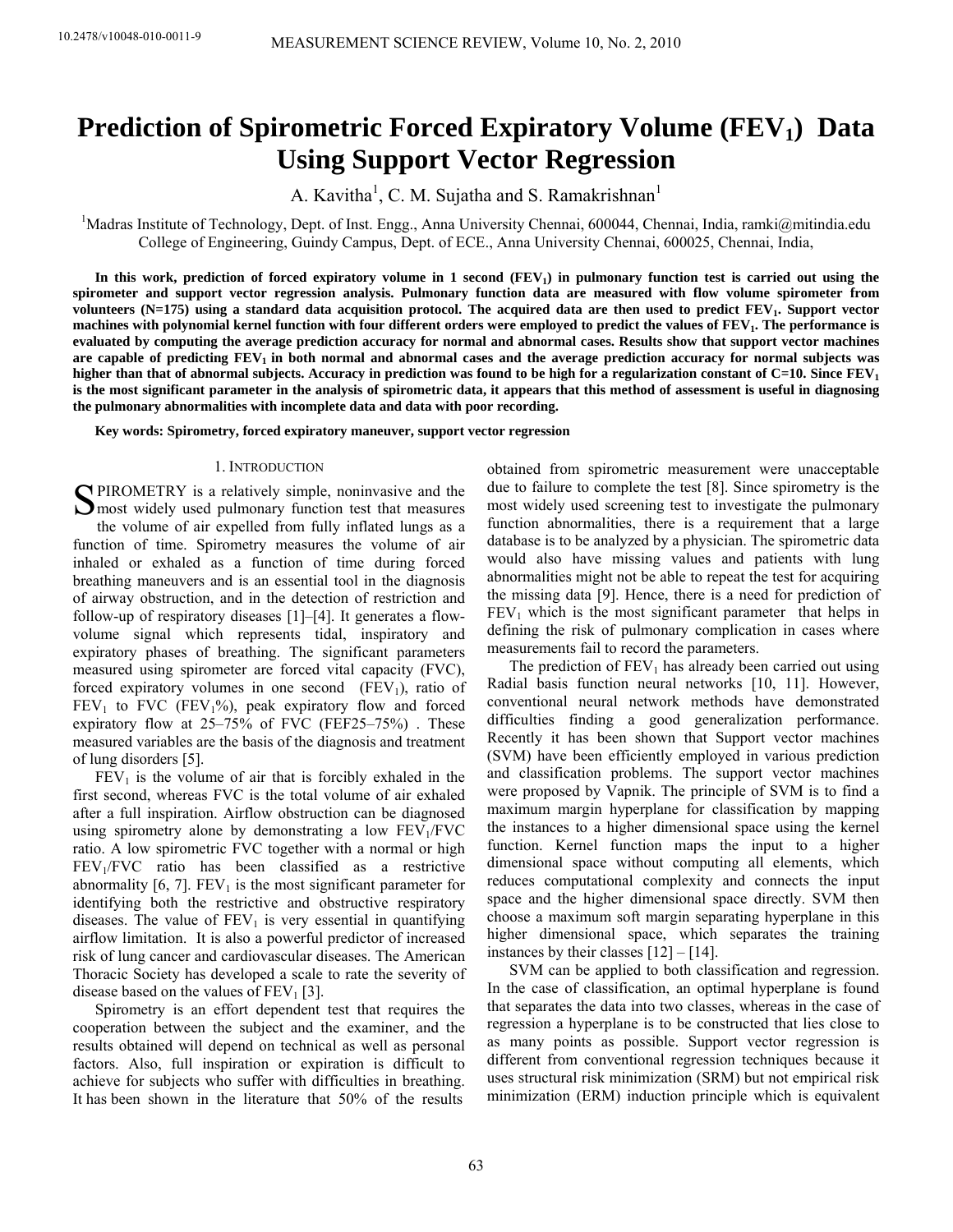to minimizing an upper bound on the generalization error and not the training error. Due to this feature it is expected to perform better than conventional techniques which may suffer from possible overfitting. SVM have other desirable properties such as efficient solutions, relatively few adjustable parameters and the interchangeable use of kernel functions [15] –[18]. In this work, an attempt has been made to predict  $FEV<sub>1</sub>$  using support vector machines and the results are validated using the average prediction error statistics.

## 2. METHODOLOGY

For the present study, 175 adult volunteers (normal  $=$  55, abnormal = 50, validation=70) are considered. Spirometric measurements are done with volumetric transducer as it has proven accuracy and stability. The acceptability and reproducibility criterion were adopted as per the recommendation given by the American Thoracic Society [19]. The parameters obtained from the spirometer are subjected to support vector machines. The training dataset included all the measured parameters and the details of the parameters obtained are provided elsewhere [10]. Support vector regression with polynomial kernel is employed in the prediction of  $FEV<sub>1</sub>$  values. Regression estimates a function based on a given set. Hence, given a set of data

$$
G=(x_i,a_i)_{i=1}^N
$$

where  $x_i$  is the input vector,  $a_i$  is the actual value, and N is the total number of data patterns, the SVM regression function is

$$
y = f(x) = w_i \varphi_i(x) + b
$$

where  $\varphi_i(x)$  is the feature of inputs *x*, and both  $w_i$  and *b* are coefficients which are estimated by minimizing the regularized risk function,

$$
R(C) = C \frac{1}{N} \sum_{i=1}^{N} L_{\varepsilon}(d_i, y) + \frac{1}{2} ||w||^2
$$

where,

$$
L_{\varepsilon}\left(d_{i}, y_{i}\right) = \begin{cases} |d_{i} - y_{i}| - \varepsilon, |d_{i} - y_{i}| \geq \varepsilon\\ 0, else \end{cases}
$$

is called the  $\varepsilon$  - insensitive loss function,  $d_i$  is the actual value at period  $i$  and  $y_i$  is the estimated value at period  $i$  and

$$
\frac{1}{2}\left\Vert w\right\Vert ^{2}
$$

is the norm of the governing equation. The term C is the regularization constant which specifies the trade-off between the empirical risk and the model flatness. An optimal desired weights vector of the regression hyperplane is represented as

$$
w^* = \sum_{i=1}^N (\alpha_i - \alpha_i^*) K(x_i, x_j)
$$

where  $\alpha_i$  and  $\alpha_i^*$  are the Lagrangian multipliers. And the regression function is

$$
f(x, \alpha_i, \alpha_i^*) = \sum_{i=1}^N (\alpha_i - \alpha_i^*) K(x_i, x_j) + b
$$

Here,  $K(x_i, x_j)$  is called the kernel function. The value of the kernel equals the inner product of two vectors  $x_i$  and  $x_j$  in the feature space  $\varphi(x_i)$  and  $\varphi(x_i)$ , i.e.,  $K(x_i, x_i) =$ 

 $\varphi(x_i) \cdot \varphi(x_i)$ .

An inner product in feature space has an equivalent kernel in input space,

$$
K(x_i, x_j) = \langle \phi(x_i), \phi(x_j) \rangle
$$

The polynomial kernel [20, 21] of the form,

$$
K(x,x') = \langle x,x' \rangle^d
$$

 is employed in the prediction and the performance of the regression model is analyzed by varying the order d of the polynomial.

In this work, the most significant parameter  $FEV<sub>1</sub>$  is predicted for 70 test data by training the support vector machine with 105 spirometric data. The regularization constant C is varied from 1 to 10 and the accuracy in prediction of  $FEV<sub>1</sub>$  is estimated. Average prediction accuracy for normal and abnormal subjects is calculated for various orders of the kernel function performance of prediction and is evaluated by calculating the accuracy in the prediction of  $FEV<sub>1</sub>$ . The accuracy in prediction is compared for three chosen values and regularization constants.

#### 3. RESULTS AND DISCUSSION

The typical responses of a spirometer showing the variation of airflow with lung volume for normal, obstructive and restrictive subjects are presented in Fig.  $1(a)$ ,  $1(b)$  and  $1(c)$ respectively.



obstructive (b) and restrictive (c) subjects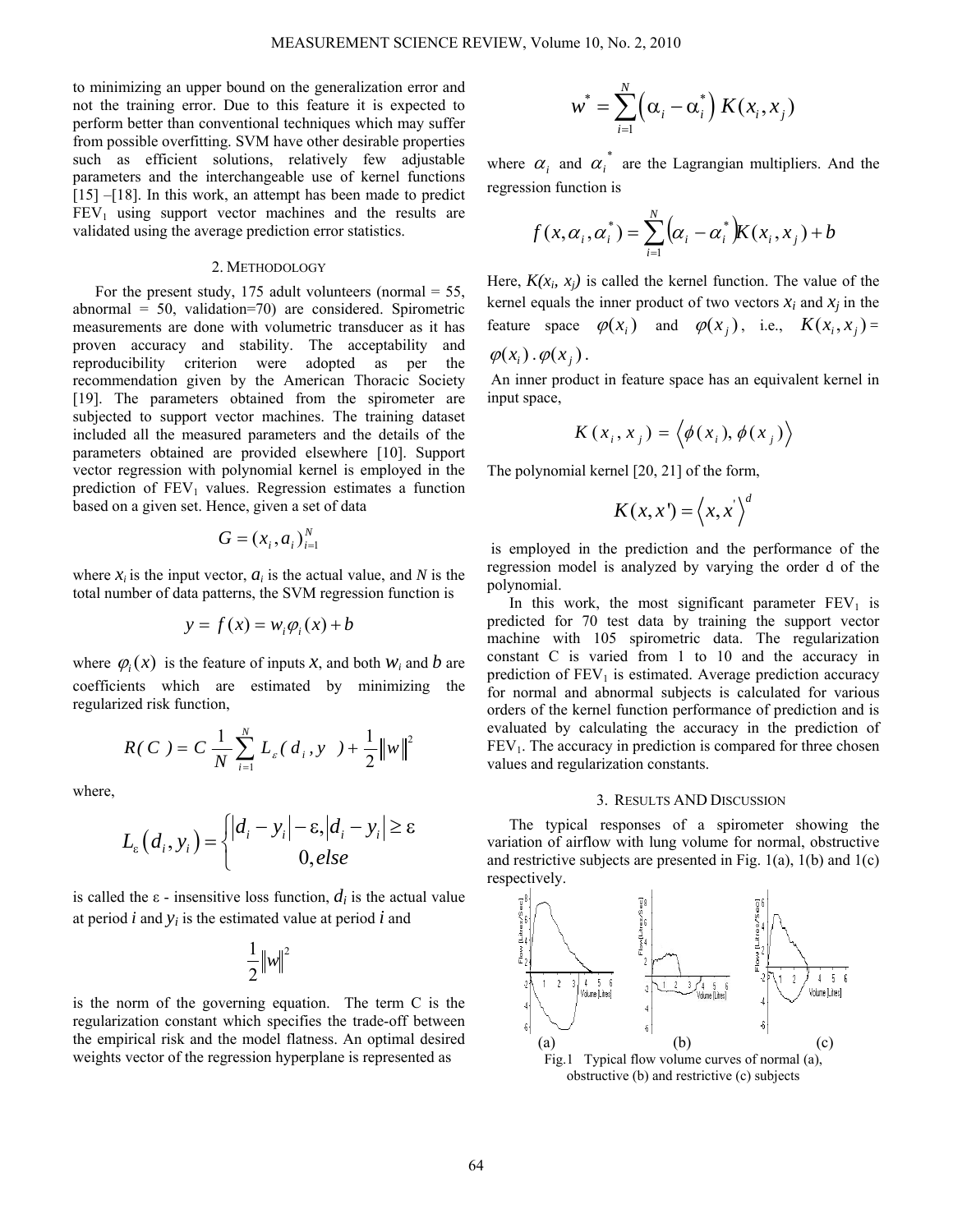The normal flow-volume curve is found to have a rapid peak expiratory flow rate with a gradual decline in flow. In restrictive subjects, the shape of the flow volume loop is relatively unaffected, but the overall size of the curve appears smaller when compared to normal. And in obstruction, there was a rapid peak expiratory flow but the curve descends more quickly than normal and takes on a concave shape.

The most significant spirometric respiratory parameter  $FEV<sub>1</sub>$  is predicted using support vector regression model employing polynomial kernel. The efficiency of the SVM model is analyzed by varying the regularization constant from 1 to 10. The accuracy in prediction for all the subjects is found to be high for C=10 compared to all the other values. Also, the accuracy is found to saturate after this value and thus further results are presented for C=10. Hence, for the remaining study,  $C = 10$  is chosen to be the optimum upper bound.



Fig.2 Deviation of the predicted values from the measured  $FEV<sub>1</sub>$ values for (a) normal and (b) abnormal subjects

Also, it is found that prediction is efficient irrespective of the subjects and the deviation of predicted values from the measured values is less for normal subjects. Fig. 2(a) and (b) show the deviations in the predicted  $FEV<sub>1</sub>$  values from the measured values for normal and abnormal subjects respectively. It is observed from the results that the measured and the predicted  $FEV<sub>1</sub>$  values are nearly the same for most of the subjects.

The average prediction accuracies for normal and abnormal subjects are estimated with polynomial kernel with chosen orders. The average prediction accuracy for normal subjects is shown in Fig. 3 as function of order of the kernel for a regularization constant of C=10. It is understood from the results that normal subjects have a consistent accuracy with higher values for order of the kernel to be 2.

Table 1

Statistics of the measured and predicted  $FEV<sub>1</sub>$  for all the subjects

| Subjects | Mean $\pm$ Standard deviation |                  |
|----------|-------------------------------|------------------|
|          | Measured $FEV1$               | Predicted $FEV1$ |
| Normal   | $2.59\pm0.43$                 | $2.62\pm0.41$    |
| Abnormal | $2.12\pm 0.55$                | $2.12\pm0.53$    |

The statistical analysis of the measured and predicted values for all the subjects is shown in Table 1. It is seen that the mean of both the values for normal subjects is higher than that of abnormal subjects and their standard deviation is also lower.



Fig.3 Variation of percentage average prediction accuracy with chosen orders of the kernel for normal and abnormal subjects and regularization constant (C=10)

The number of support vectors employed by the SVM model for the prediction of  $FEV<sub>1</sub>$  in normal and abnormal subjects with its corresponding prediction errors is shown in Fig. 4.

It is observed from the results that minimum number of support vectors is utilized by kernel of order 2 when compared to the other orders. Further, the average prediction accuracy is found to correlate well with the number of support vectors employed in the prediction. For a support vector regression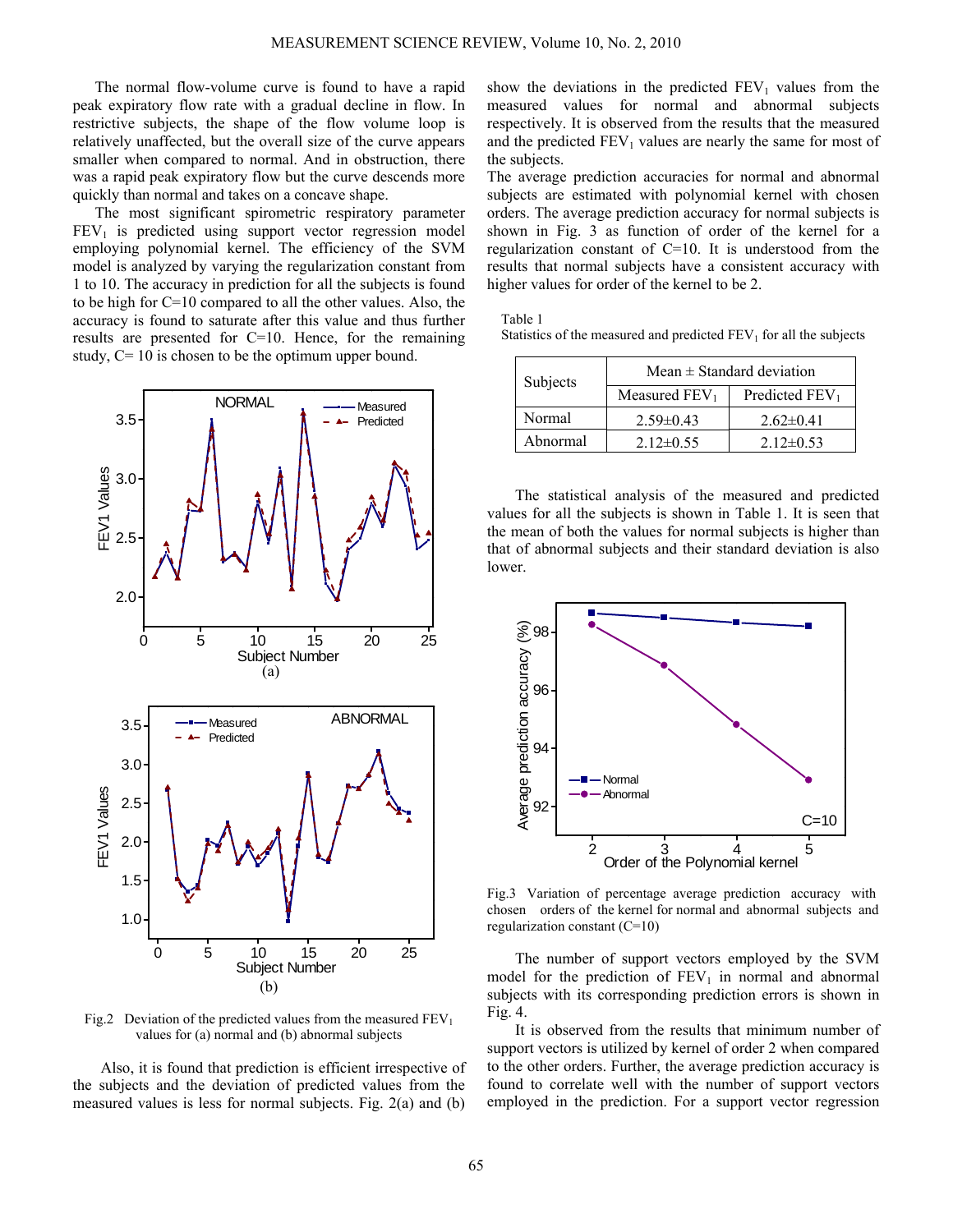model using a smaller number of support vectors, the prediction accuracies are also found to be high irrespective of the subjects. And the accuracy in prediction is found to be high for normal subjects compared to the abnormal subjects.



Fig.4 Variations in the average prediction error for normal and abnormal subjects with the number of support vectors employed by the polynomial kernels at chosen orders of the kernel and regularization constant of C=10.

## 4. CONCLUSIONS

Forced expiratory volume in one second is a very useful index for clinical monitoring and assessment. It has been shown that many times spirometric measurements result in incomplete dataset. Hence, the prediction of  $FEV<sub>1</sub>$  has been considered significant. There are some earlier reports where prediction of  $FEV_1$  has been demonstrated using neural networks [10].

In this work, attempt has been made to predict  $FEV<sub>1</sub>$ values using support vector regression in order to enhance the spirometric investigations. For this analysis both normal and abnormal subjects were used. Support vector regression technique with polynomial kernel was employed in the prediction. Optimum value of the order of the kernel was chosen based on the accuracy in prediction. Further, the support vectors that characterize the regression results were also analyzed. The optimum value of the order of the polynomial kernel was found to be 2 and the regularization constant was 10. The prediction accuracy for normal subjects is found to be high when compared to the abnormal subjects. Further, it seems that optimization of the upper bound of the regularization constant and the kernel width using standard optimization techniques would yield better prediction of  $FEV<sub>1</sub>$ with maximum accuracy. We have observed that the degree of severity and classification of abnormalities could be achieved by trying the prediction process with other kernels.

## ACKNOWLEDGEMENT

 The authors would like to thank Dr. Sridharan for his help in clinical data collection.

# **REFERENCES**

- [1] Miller, M.R., Hankinson, J., Brusasco, V., Burgos, F., Casaburi, R., Coates, A., Crapo, R., Enright, P., van der Grinten, C.P.M., Gustafsson, P., Jensen, R., Johnson, D.C., MacIntyre, N., McKay R., Navajas, D., Pedersen, O.F., Pellegrino, R., Viegi, G. and Wanger J.(2005). *Standardisation of spirometry. European Respiratory Journa*l, 26, 319–338.
- [2] Pierce, R. (2004). Spirometer: An essential clinical measurement. *Australian Family Phyician*, 34, 535 – 539.
- [3] American Thoracic Society. (1991). Lung function testing: selection of reference values and interpretative strategies. *American Reviews on Respiratory Diseases,* 144: 1202-18.
- [4] Wagner, N. L., Beckett, W. S. and Steinberg, R. (2006). Using Spirometry results in occupational medicine and research: common errors and good practice in statistical analysis and reporting, *Indian Journal of Occupational Environmental Medicine*, 10, 5-10.
- [5] David, P. J., Pierce, R. (2008). Spirometry The measurement and interpretation of ventilatory function in clinical practice. *Spirometry Handbook*, 3rd edition. 1-24.
- [6] Aaron, S. D., Dales, R. E. and Cardinal. P. (1999). How accurate is spirometry at predicting restrictive pulmonary impairment. *Chest*, 115, 869–873.
- [7] Sahin, D., Ubeyli, E.D., Ilbay, G., Sahin, M. and Yasar, A. B. (2009). Diagnosis of airway obsruction or restrictive spirometric patterns by multiclass support vector machines, *Journal of Medical Systems*, DOI 10.1007/s10916-009-9312-7.
- [8] Ulmer, W.T. (2003). Lung function Clinical importance, problems and new results. *Journal of Physiology and Pharmacology*, 54, 11-13.
- [9] Schermer, T.R., Jacobs, J.E. and Chavennes, N.H. (2003). Validity of spirometric testing in a general practice population of patients with chronic obstructive pulmonary disease (COPD), *Thorax*, 58, 861–866.
- [10] Sujatha C. M. and Ramakrishnan S. (2009). Prediction of Forced Expiratory Volume in Normal and restrictive respiratory functions using spirometry and self organizing map, *Journal of Medical Engineering and Technology*, 33, 19-32.
- [11] Sujatha C. M., Mahesh V. and Ramakrishnan S. (2008). Comparison of two ANN methods for classification of spirometer data, *Measurement Science Review*, 8 (2), 53 – 57.
- [12] Smola A. J. and Schölkopf B. (2004). A tutorial on support vector regression, *Statistical Computing*, 14, 199 – 222.
- [13] Vapnik V. N. (1998). Statistical Learning Theory. New York: John Wiley & Sons.
- [14] Cristianini, N., and Shawe-Taylor, J. (2000). An introduction to support vector machines. Cambridge: Cambridge University Press.
- [15] Lee, J., Blain, S., Casas, M., Kenny, D., and Berall, G.